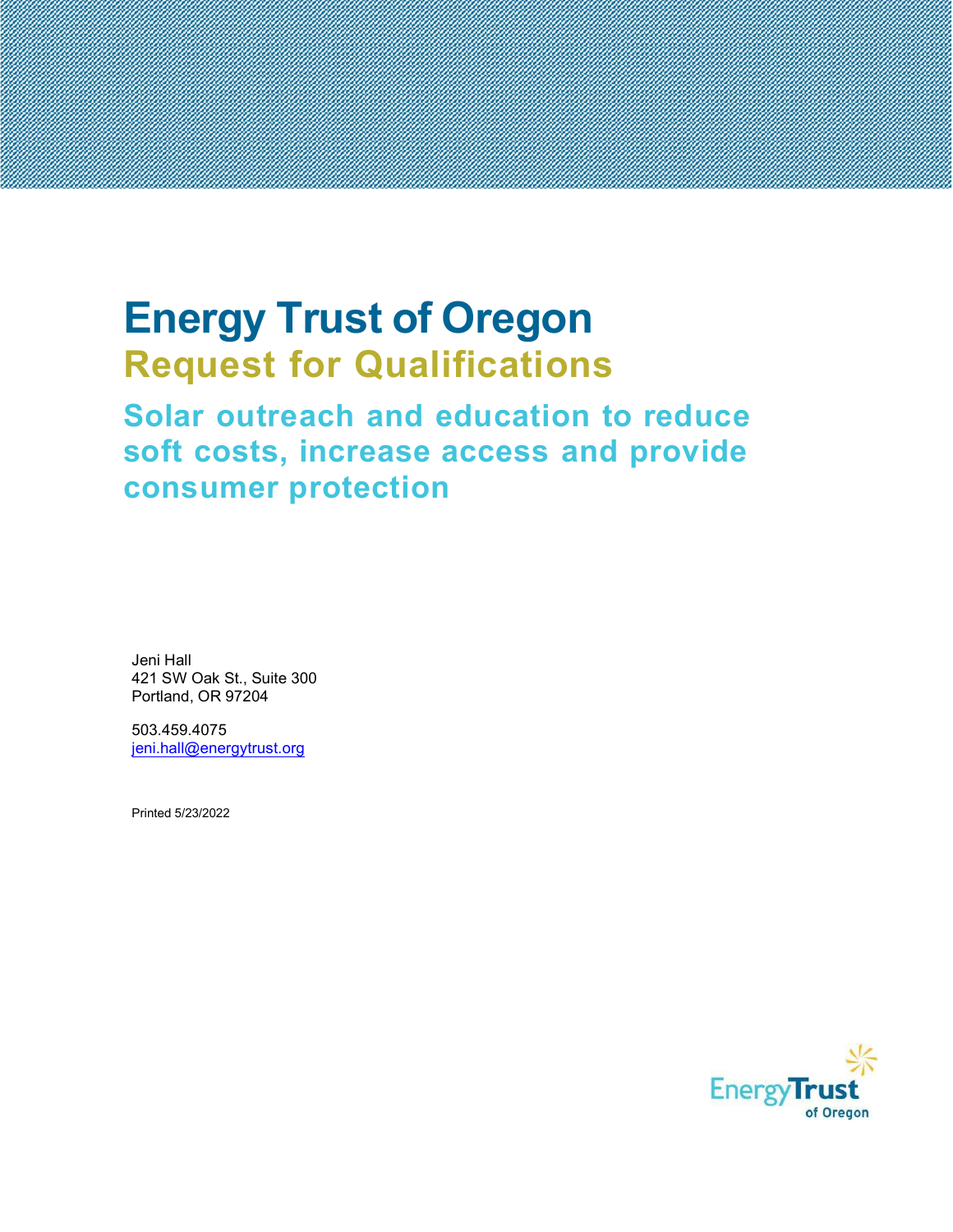# Request for Qualifications

Solar outreach and education to reduce soft costs, increase access, and provide consumer protection

Energy Trust of Oregon, Inc. (Energy Trust), an Oregon non-profit, 501(c)(3) corporation, is seeking qualifications from solar electricity consumer education and outreach providers with experience in the Oregon solar market.

## Energy Trust Overview

Energy Trust is an independent nonprofit corporation organized to help carry out Oregon laws requiring utilities to dedicate revenues to energy efficiency and renewable energy development. With an annual budget of approximately \$160 million, our mission is to "change how Oregonians produce and use energy by investing in efficient technologies and renewable resources that save dollars and protect the environment."

The Solar Electric Program (the "Program") is one of Energy Trust's renewable energy offerings. In order to develop the solar market across all sectors and gain long-term solar electricity generation to benefit the customers of PGE and Pacific Power in Oregon, Energy Trust has structured the Program to address the primary market barriers of cost, quality and awareness.

Energy Trust provides:

- Consumer outreach and education to help inform Oregonians about their solar options
- Cash incentives to eligible Program participants to reduce the above market costs associated with installing solar
- Above-code installation requirements for systems applying for Program incentives to help promote system performance and longevity
- A closed network of design firms and trade ally installers that are familiar with the Program requirements
- industry support in the form of trainings and cooperative marketing assistance for active trade allies

# Diversity, Equity, and Inclusion

Energy Trust seeks to contract with organizations that share its commitment to building a diverse, equitable, and inclusive workplace and business environment and that apply a diversity and equity perspective to their work as outlined in this RFQ. As relevant, RFQ respondents are encouraged to indicate if their firm is certified with Business Oregon's Certification Office for Business Inclusion and Diversity (COBID). Respondents are also encouraged to provide information regarding any state or federal certifications, awards, or recognition for any organizational policies and practices relating to Diversity, Equity, and Inclusion (DEI). Respondents may provide any relevant information describing DEI qualifications and experience as part of their submission.

# RFQ Background & Desired Goals

Energy Trust is sensitive to the challenges facing solar contractors in the residential and small commercial sectors and seeks to decrease the customer acquisition cost to decrease the overall cost of solar for Oregon customers. Energy Trust recognizes that we are responsible for ensuring that all customers can access our services, including people with low and moderate incomes, communities of color and rural communities. The purpose of this RFQ is to provide Energy Trust with a qualified consultant(s) that can provide education and outreach to potential solar customers to raise their overall knowledge level on solar and connect them with appropriate next steps.

A list of specific training topics and knowledge areas that will be supported under this RFQ is provided below. Entities submitting responses to this RFQ ("Respondents") are not required to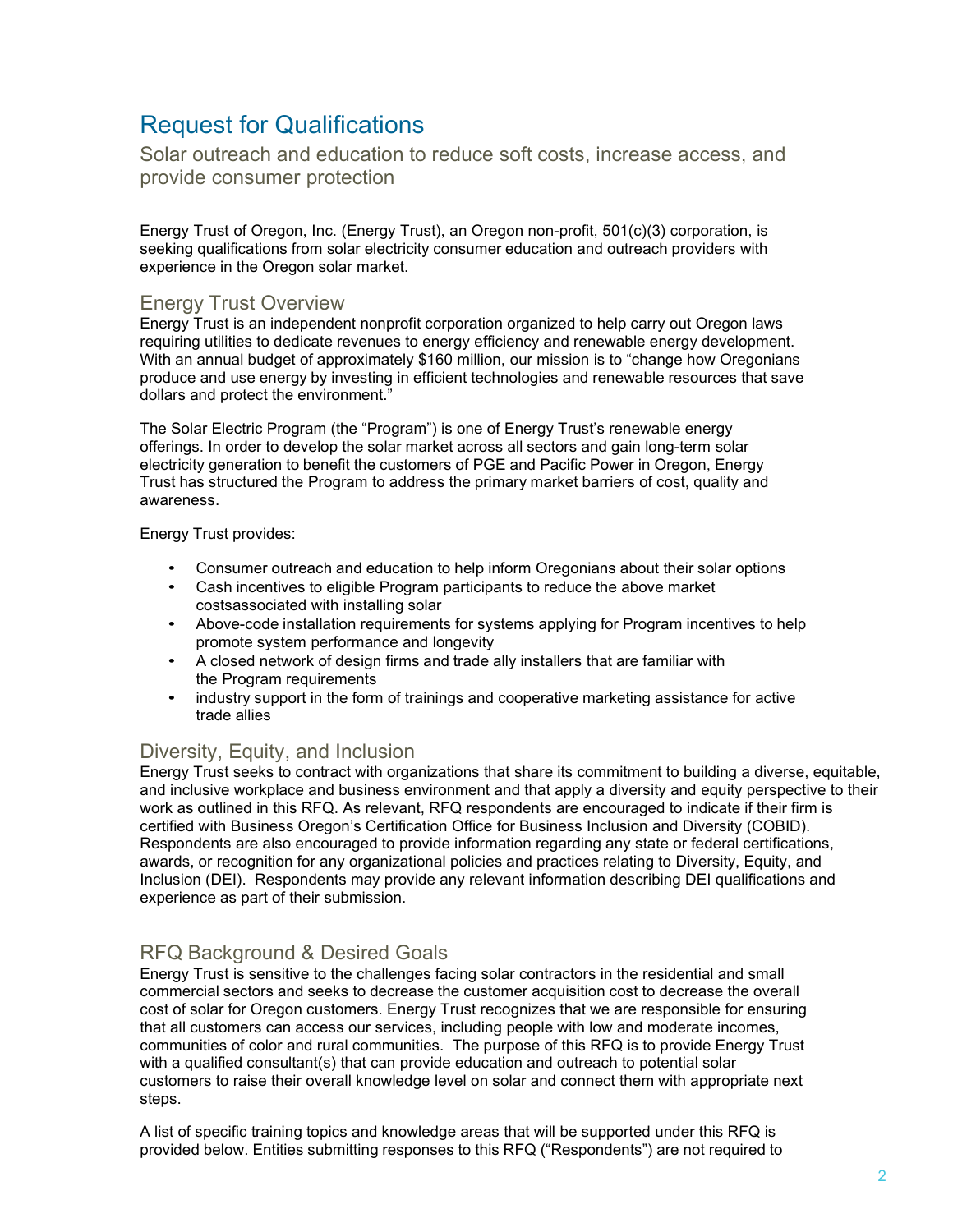submit responses to all areas, and Energy Trust welcomes additional topic suggestions beyond those outlined to provide customer education and outreach.

# Education and Outreach Formats

Through this RFQ, Energy Trust expects to identify contractors capable of supporting the organization's education and outreach goals through a variety of different formats. The education and outreach will be delivered by expert consultants familiar with Energy Trust and the Oregon solar industry. Energy Trust anticipates entering written contracts and then working with selected Respondents ("Selected Respondents") to create educational content and training that is valuable and pertinent to customers.

Selected Respondents may provide training and educational resources via webinars or other online format, in person events, one-on-one or through standalone materials as described below:

#### Educational Workshop Development

Developing effective in-person and virtual educational workshops to provide basic information on how solar technology works, share with customers options available to them to invest in solar energy, and help connect customers with the appropriate next steps to move forward on their solar journey. Selected Respondent may be asked to create customized educational workshop content in coordination with community-based organizations that represent and serve communities of color, customers with low incomes and rural communities. Educational workshop content could include, but is not limited to, the following subject areas: residential solar 101, commercial solar 101, community solar, solar 101 for low- and moderate-income households, solar plus storage, smart energy devices, net metering, dynamic rate structures, etc.

#### Educational Workshop Delivery

Delivering interactive in-person and virtual educational workshops to provide pre-approved information to help connect customers with information and the appropriate next steps to move forward on their solar journey. Selected Respondent will organize and publicize the workshops through online platforms (i.e. Eventbrite) and social media, manage all logistics in delivery of the workshops, and collect contact information and survey responses from all attendees.

#### Attending Educational Events

In-person or virtual representation of the Program as part of pre-approved community events throughout Oregon. Selected Respondent will coordinate with Energy Trust staff to identify appropriate events and coordinate with event organizers on attendance.

#### Solar in the Community Events

Creating opportunities to celebrate residential customers that have invested in solar for their homes can make solar tangible. Selected Respondent will organize and publicize events through online platforms (i.e. Eventbrite) and social media, manage all logistics in delivery of the events, and collect contact information and survey responses from all attendees. Solar in the community events could include but are not limited to solar homes tours, solar neighborhood events for residential new construction, etc.

#### Coordinating Project Showcase Events

Supporting the Program in celebrating the successful installation of large non-residential solar projects with ribbon cutting events or showcases to celebrate communities for their investments. Selected Respondent will coordinate with Energy Trust staff to identify events and will organize and publicize the events through online platforms (i.e. Eventbrite) and social media, coordinate with speakers selected by Energy Trust staff, and manage all logistics in delivery of the events.

#### Coordinate Geographically Focused Education & Outreach

Energy Trust works with communities around Oregon to encourage customers to adopt solar by running a modified version of the traditional "Solarize Campaign." Selected Respondent will coordinate with community organizations to develop customized content, organize and publicize educational and outreach events using online platforms (i.e. Eventbrite) and social media, manage all logistics in delivery ofthe events, and collect contact information and survey responses from all attendees.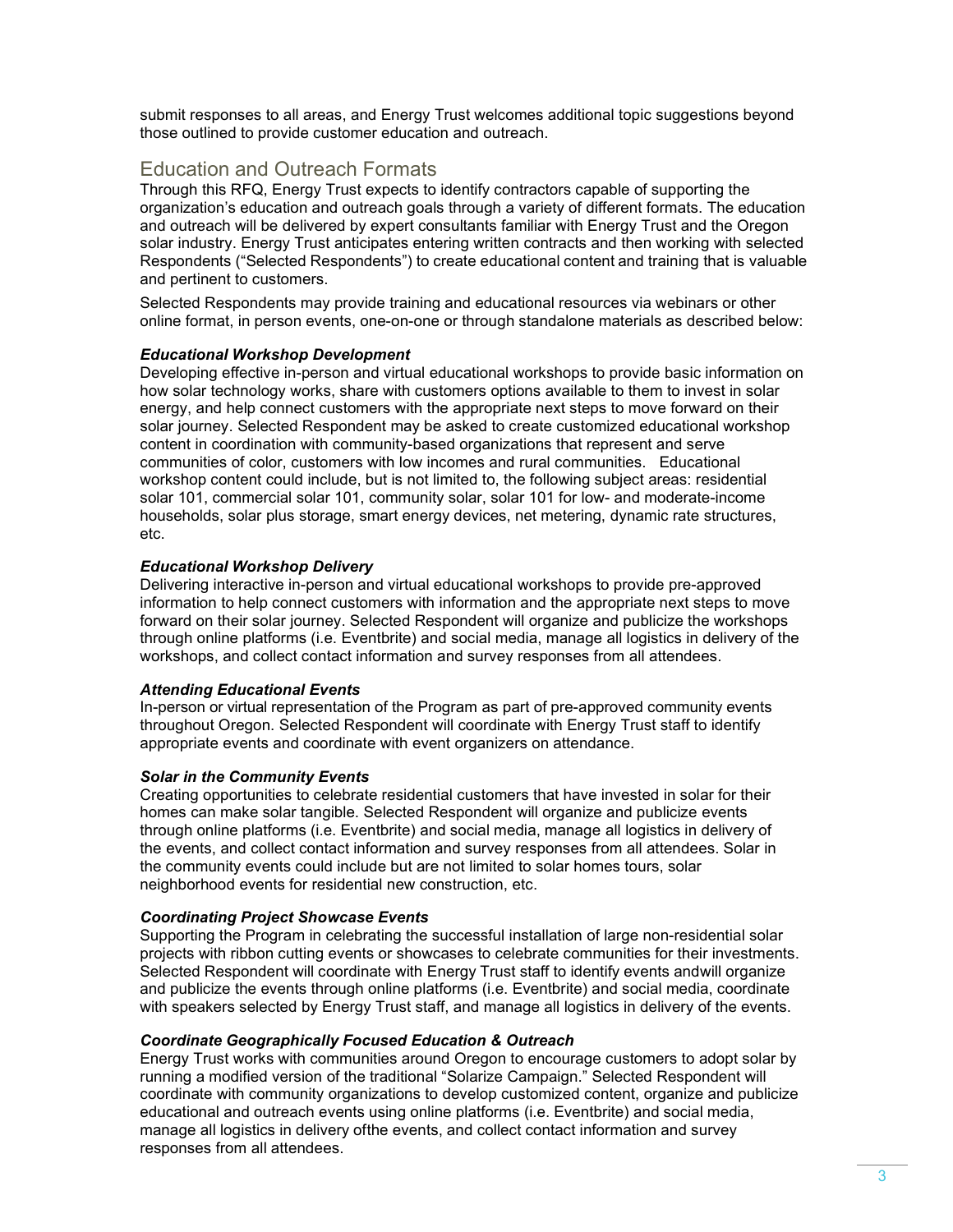#### Solar Networking Events

Networking events can provide informal educational opportunities on timely topics. Selected Respondent will organize appropriate speakers and publicize the events through online platforms (i.e. Eventbrite) and social media, manage all logistics in delivery of the workshops, and collect contact information and survey responses from all attendees.

# Respondent Qualifications

Respondents should demonstrate the following:

- Documented experience in content development and maintenance
- Knowledge and expertise in the subject matter and content area(s) being targeted as well as delivery methods proposed
- Established linkages with the Oregon solar industry and experience in engaging businesses, industry partners and professional organizations
- Established linkages with community-based organizations to ensure the proposed sessions meetcustomers' needs
- Attendee evaluation method to track attendee ratings of presentation quality, remaining questions that can be incorporated into future training, and demographic information (may be attached as a supporting document)
- Employment of a learning management system that can provide Energy Trust with a report on specific information, e.g. attendance, date of training (may be attached as a supporting document)
- Description of any limitations in delivering in-person content around the state
- Description of any limitations in delivering and recording remote events for attendees around the state.
- Ability to provide high-quality presentation materials and activities that are required for success
- Suitable experience, staff, and infrastructure

#### Additional Requirements of Selected Respondents

All presentations, communications, and informational/marketing collateral developed to support the outreach work conducted (such as workshop invitations, handouts, emails to attendees, etc.) must have pre-approved content and be co-branded with Energy Trust's logo, unless otherwise requested, and must conform to Energy Trust's branding guidelines.

#### RFQ Schedule

Statements of qualifications are accepted on an ongoing basis through June 20, 2022. Energy Trust will review Respondents' submissions and contact Respondents within thirty (30) days of Energy Trust's receipt of a complete submission.

For consideration, all submissions, including questions, must be emailed to: jeni.hall@energytrust.org.

#### Submission Requirements

Submissions should be no longer than six (6) pages, single spaced. Supporting documentation may be attached to the submission. Energy Trust encourages brevity and suggests that the submitted materials be organized in the following order:

- a) Respondent organization's name and address
- b) Primary representative's name, phone and email
- c) Education & outreach topic areas or formats
- d) Cost for services provided. Provide any information necessary to provide context (i.e. cost per event with a maximum number per year possible etc.)
- e) Any limitations as to where the events/presentations could be offered and/or any limitations in the ability to delivery and record remote events
- f) Description of presenters' qualifications to demonstrate Respondent's qualifications as